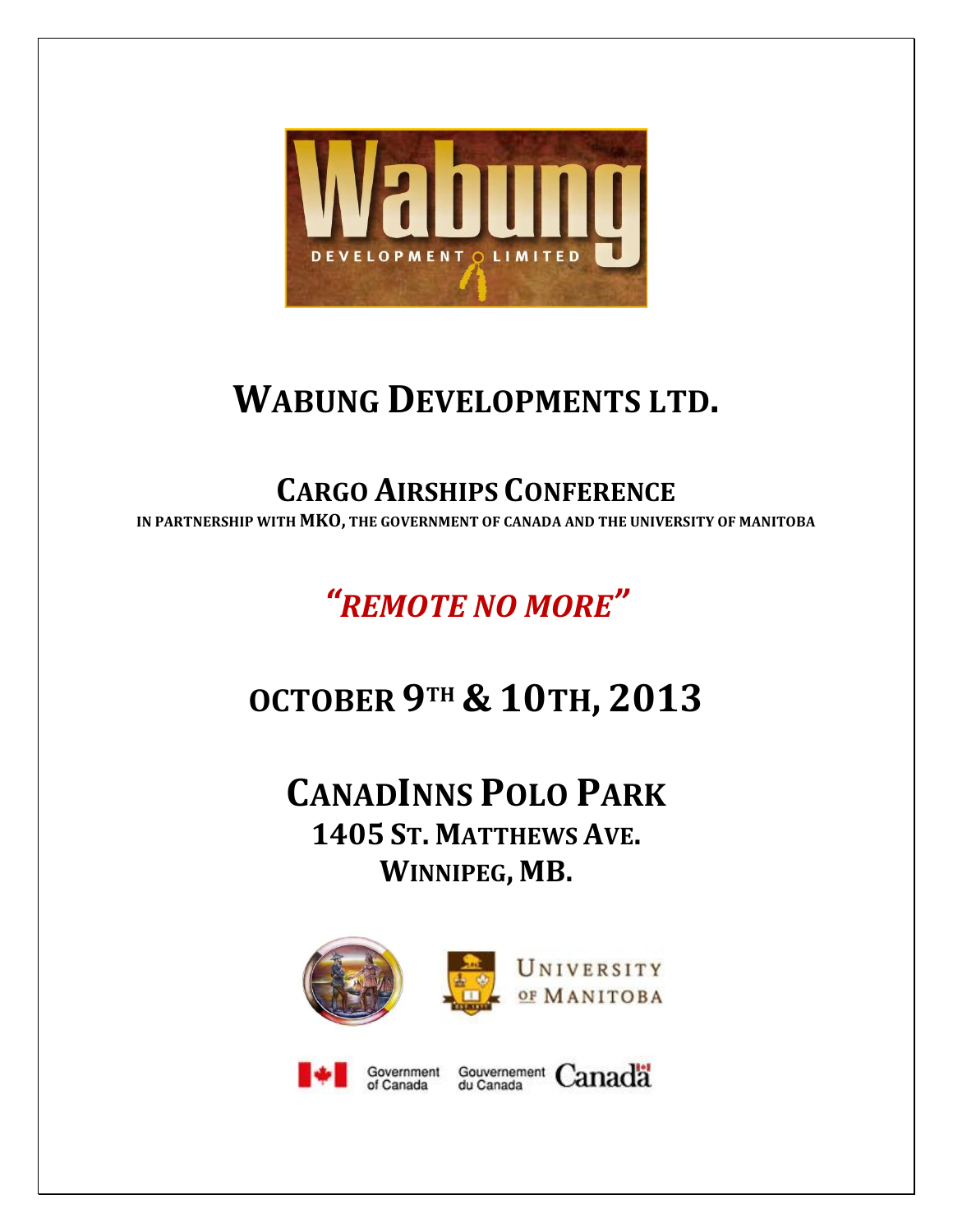### **INTRODUCTION:**

Wabung Developments Ltd., in partnership with Aboriginal Affairs and Northern Development Canada and Manitoba Keewatinowi Okimakanak Inc. (MKO) will be hosting a Cargo Airships Conference on October 9<sup>th</sup> & 10<sup>th</sup>, 2013 in Winnipeg, Manitoba.

Given its proximity to James Richardson International Airport and given that there is ample free parking and ample meeting space, Canad Inns Polo Park at 1405 St. Matthews Avenue in Winnipeg, Manitoba has been selected as the venue for this event.

The University of Manitoba, Asper School of Business, through their Transport Institute [\(http://umanitoba.ca/asper/ti/\)](http://umanitoba.ca/asper/ti/) as well as ISO Polar [\(www.isopolar.ca\)](http://www.isopolar.ca/), have also agreed to come on as partners and through the direct involvement of Barry Prentice, will be intimately involved in the planning, organization and execution of what we hope will become an annual event.

The purpose of the Wabung Developments Ltd. Cargo Airships Conference is to engage all relevant stakeholders who have a vested interest in Cargo Airship technologies, including but not limited to, remote and isolated First Nations communities in Manitoba, Saskatchewan and northwestern Ontario, The Government of Canada, Cargo Airship Manufacturers, Manitoba's transport and logistics industry, training and educational institutions, Manitoba Hydro, The North West Company and several others. All participants will be expected to provide input and help develop solutions and strategies that will not only create economic benefit and financial efficiencies in the transport and logistics arena for remote and isolated First Nations communities across Canada, but will also create economic development as well as education and training opportunities for First Nations communities across Canada.

#### **BACKGROUND:**

There are several challenges facing remote and isolated First Nations communities across Canada, including but not limited to, access to affordable, healthy and nutritious food ("Food Security"), access to clean water, limited infrastructure, global warming and the impact it will have on the winter road season, one of the fastest growing and one of the youngest populations in Canada, increasing fuel costs that lead to increased transport and logistics costs, limited training, education and employment opportunities with no emerging industry's or opportunities, a vast amount of natural resources and opportunities for cultural tourism and enterprise to take place but no funding or financing mechanisms available due to the remote and isolated nature of the communities and the resources and the inability of investors and potential partners to achieve any ROI, health impacts and the emergence of chronic disease in remote communities and limited access to health and wellness services with over \$315 million a year in spending on Medical Transportation costs alone.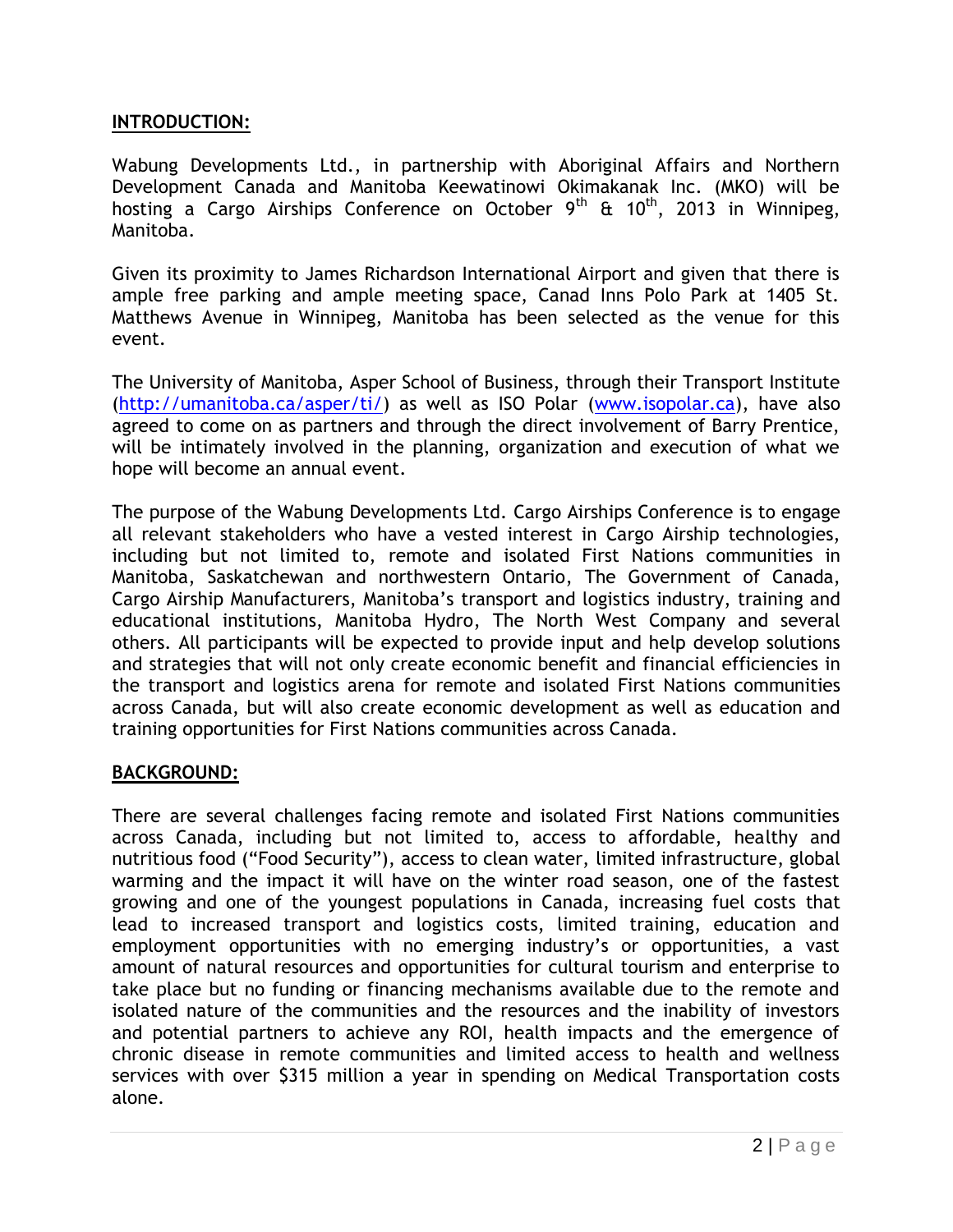As government cutbacks continue, it is extremely important that remote and isolated First Nations communities engage in economic development activities that will ensure the health and well being of their communities in a manner that will provide future programs and services as well as education, training and employment opportunities in a more cost effective manner. Only by leveraging new and innovative technologies and the demand for products and services within traditional First Nations territories, can we ultimately ensure adequate programs and services for remote and isolated First Nations communities in a safe, affordable, environmentally friendly and timely manner and by organizing this conference and exploring the potential of Cargo Airships, that is exactly what Wabung Developments Limited is hoping to achieve.

# **CURRENT STATUS:**

Over the last two years, Manitoba Keewatinowi Okimakanak Inc. (MKO), has put forth a tremendous amount of effort to address many of the issues that continue to plague northern Manitoba First Nations communities so that we may work with public and private sector partners to create new hope and new opportunities for our people. Through the support of MKO leadership and through the establishment of Wabung (Our Tomorrows) Developments Ltd., MKO has been able to establish relevant business partnerships in the areas of health and wellness, aviation and security and communications to not only service our member communities but also to create education, training and economic development opportunities for our communities. In 2012, and again in 2013, MKO also hosted two successful Economic Summits that emphasized the need for northern Manitoba First Nations to partner with industry and government to create opportunities and generate wealth for the over 65,000 people that we represent in northern Manitoba.

Wabung Developments Ltd., with support from MKO has also been working hard to explore unique and innovative solutions to the infrastructure challenges facing several remote and isolated northern Manitoba communities and through a first of its kind partnership approach, recently signed a Memorandum of Understanding to work with The Government of Canada to build 4 new schools in Wasagamack First Nation, God's Lake First Nation, Manto Sipi Cree Nation and Bunibonibee Cree Nation. Given the remote and isolated nature of these communities and given the reliance on the winter road season, the cost of construction and maintenance of these new schools will be substantial. A Cargo Airships solution can have a tremendous economic impact on these types of mega infrastructure projects in the future and we hope, through some cost comparison models during our Cargo Airships Conference, to demonstrate exactly what those savings could look like in future years.

Wabung Developments Ltd. also recently attended the *3 rd Cargo Airships for Northern Operations Workshop* that took place in Anchorage, Alaska from July 10- 12<sup>th</sup>, 2013. This event has been organized by The Alaska Department of Transportation, in collaboration with NASA Ames Research Center and over the last three years has focused on potential approaches and actions for creating incentives that would facilitate the establishment of firm cargo airship business commitments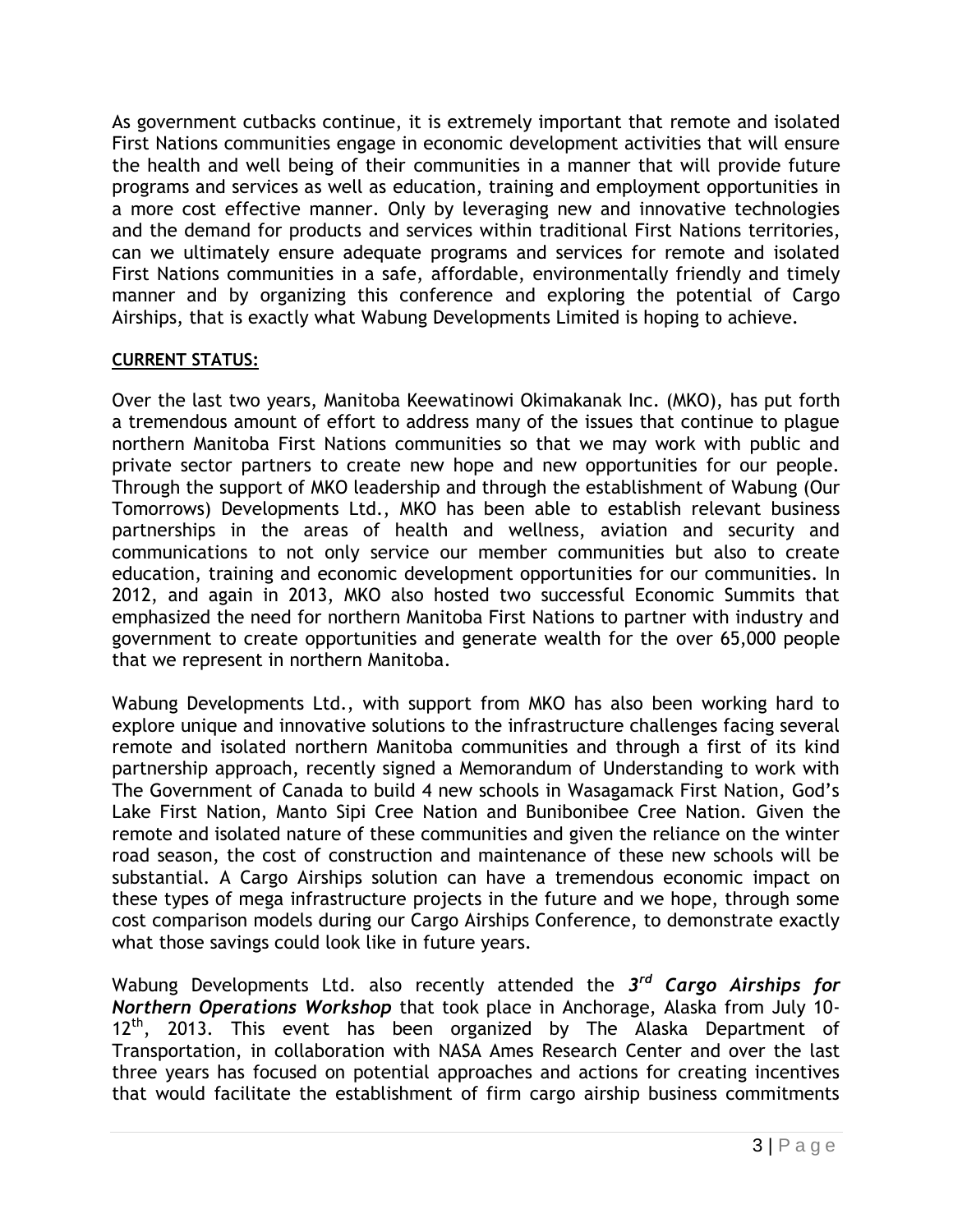for cargo airship services for customers in remote and isolated regions across Alaska. Wabung Developments Ltd. has initiated dialogue with the organizers of the annual event in Alaska and we will be inviting several individuals that have been involved in Alaska over the last three years to attend the Wabung Developments Ltd. Cargo Airships Conference in Winnipeg as keynote speakers, presenters and attendees. A draft agenda is attached for your review and consideration which provides details on the individuals and organizations that will be invited to the Wabung Developments Ltd. Cargo Airships Conference scheduled for October  $9<sup>th</sup>$  &  $10<sup>th</sup>$ , 2013 in Winnipeg.

As an organization, we feel this Wabung Developments Ltd. Cargo Airships Conference is a natural next step to all the work that we have already done in helping address some of the key issues that plague northern Manitoba communities, including the high cost of food, high transportation costs, lack of infrastructure and the reliance on the winter road season and with support from industry and government we are looking to host a world class event that will undoubtedly attain national and international attention.

# **POTENTIAL OPPORTUNTIES:**

Based on the work that MKO and Wabung Developments Ltd. has conducted over the last 3 years in collaboration with First Nations leadership, it is recommended that northern Manitoba First Nations pursue opportunities in the following key areas, which Cargo Airships can significantly impact:

- Ownership and operation of pharmaceutical services, clinics, primary health care services and medical transportation opportunities. The Federal Government, through Non-Insured Health Benefits in 2010/11 spent over \$207 million on Medical Transportation costs, Pharmacy Services as well as Vision Care and Dentistry services in the Manitoba region. This accounts for more spending than any other region in Canada and provides no economic benefit or education and employment opportunities for Manitoba First Nations and through the establishment of Muskehki Distributors Inc. and the possible involvement of a Cargo Airships solution we will continue to work with government to address the healthcare challenges and develop viable solutions.
- Continue to work with the Federal Government and be involved in the priority initiative to retrofit 1,000 MKO First Nations homes to receive clean running water.
- Participation in the ownership, construction and operation of an all-weather road system connecting MKO's remote and semi-remote First Nations. This road system would have a tremendous positive impact on the economic challenges that members of our remote First Nations continue to face, including but not limited to, freight and infrastructure expenses, the cost of everyday goods and food products as well as fuel and transportation costs.
- Participation in the ownership, construction and operation of the Bipole III 500 kV Direct Current Transmission Project.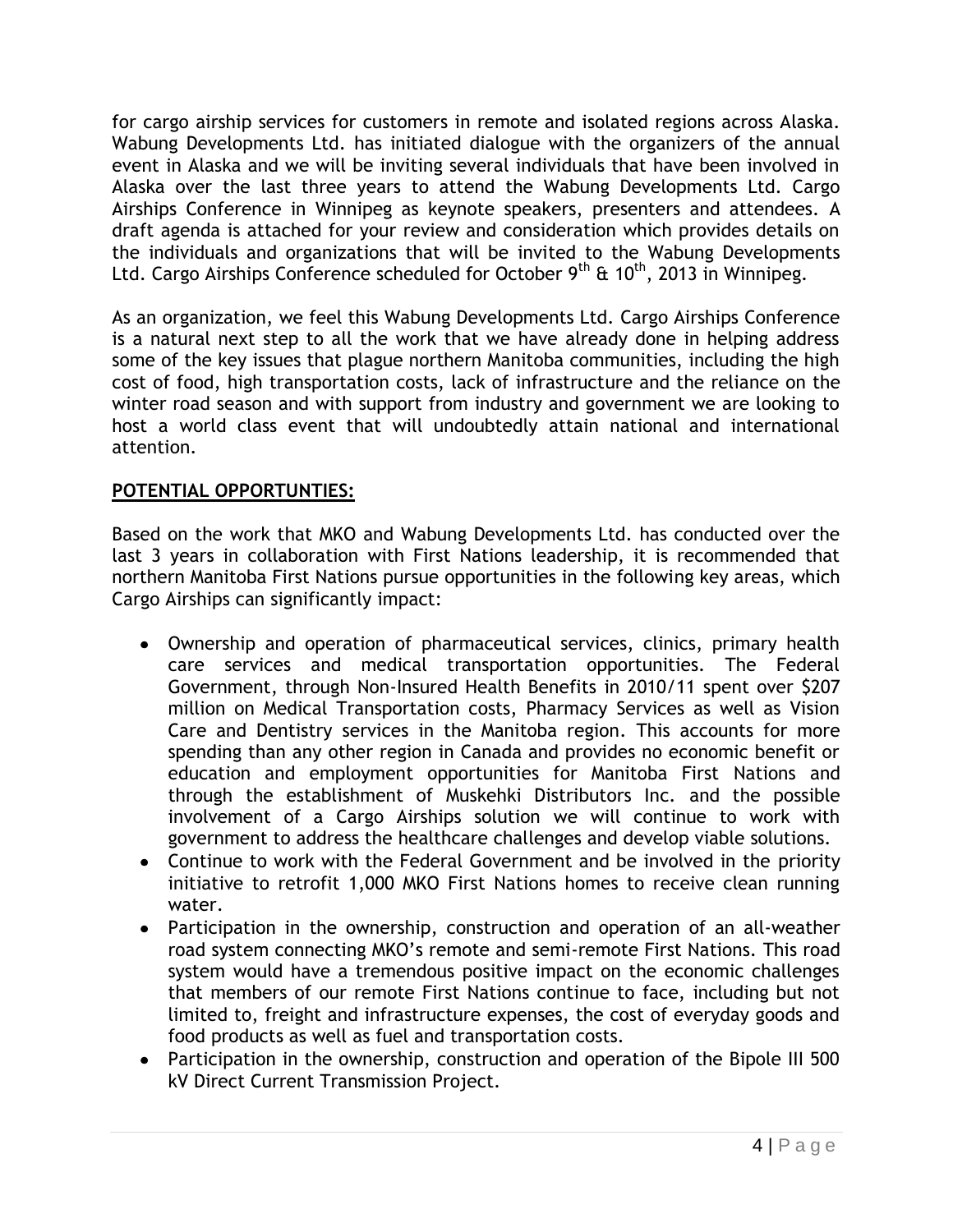- The annual replacement value of game, fish, berries and plants harvested in the MKO region for food, hides and crafts in association with commercial trapping and fishing has been valued at between \$35 million and \$50 million. There are opportunities to establish partnerships overseas and export fresh water fish and explore opportunities in the forest sector including wood-pellet energy production. We have engaged in discussions with Diane Gray, President and CEO of CentrePort Canada and we will continue to build relationships that will create new opportunities for northern Manitoba First Nations.
- There are opportunities, through partnerships, to build 4500 homes in the MKO First Nations.
- There are opportunities in partnerships to capture some of the \$80 million committed to remediation of closed and "orphan" mines and the associated environmental monitoring that will be required.
- There are opportunities in the exploration and development of mineral resources, including but not limited to, environmental services and long-term monitoring.
- There are opportunities related to the planning, construction, ownership, environmental studies and monitoring of water regulation and hydroelectric projects. Manitoba Hydro is building or planning over \$18 billion in hydro transmission projects which can provide significant business, investment, employment and revenue opportunities for First Nations.
- Most importantly, there is an opportunity to work with the Government of Canada to execute on the commitment to build 4 new schools in 4 remote isolated MKO communities, for which an MOU between the Government of Canada and MKO is now in place, through an innovative approach using a Cargo Airship demonstration flight, to haul building supplies to northern Manitoba.

# **NEXT STEPS: 'REMOTE NO MORE'**

The Wabung Developments Ltd. Cargo Airships Conference being organized by MKO will give all 30 MKO First Nations the opportunity to come together over a two day period and collaborate on the economic development opportunities that are currently being explored. It will also give public and private sector partners the opportunity to meet with leadership, understand their concerns and challenges and ensure that a strong working relationship, that will be mutually beneficial to all stakeholders, can be established.

Furthermore, Barry Prentice, President of ISO Polar and a professor at the University of Manitoba Asper School of Business Transport Institute has been working with the Government of Alaska and key industry stakeholders to introduce a Cargo Airships solution for remote and isolated communities across Alaska and the 2013 Wabung Cargo Airships Conference would be a great opportunity to explore possible collaboration and partnership opportunities between the Government of Canada and the State Government of Alaska.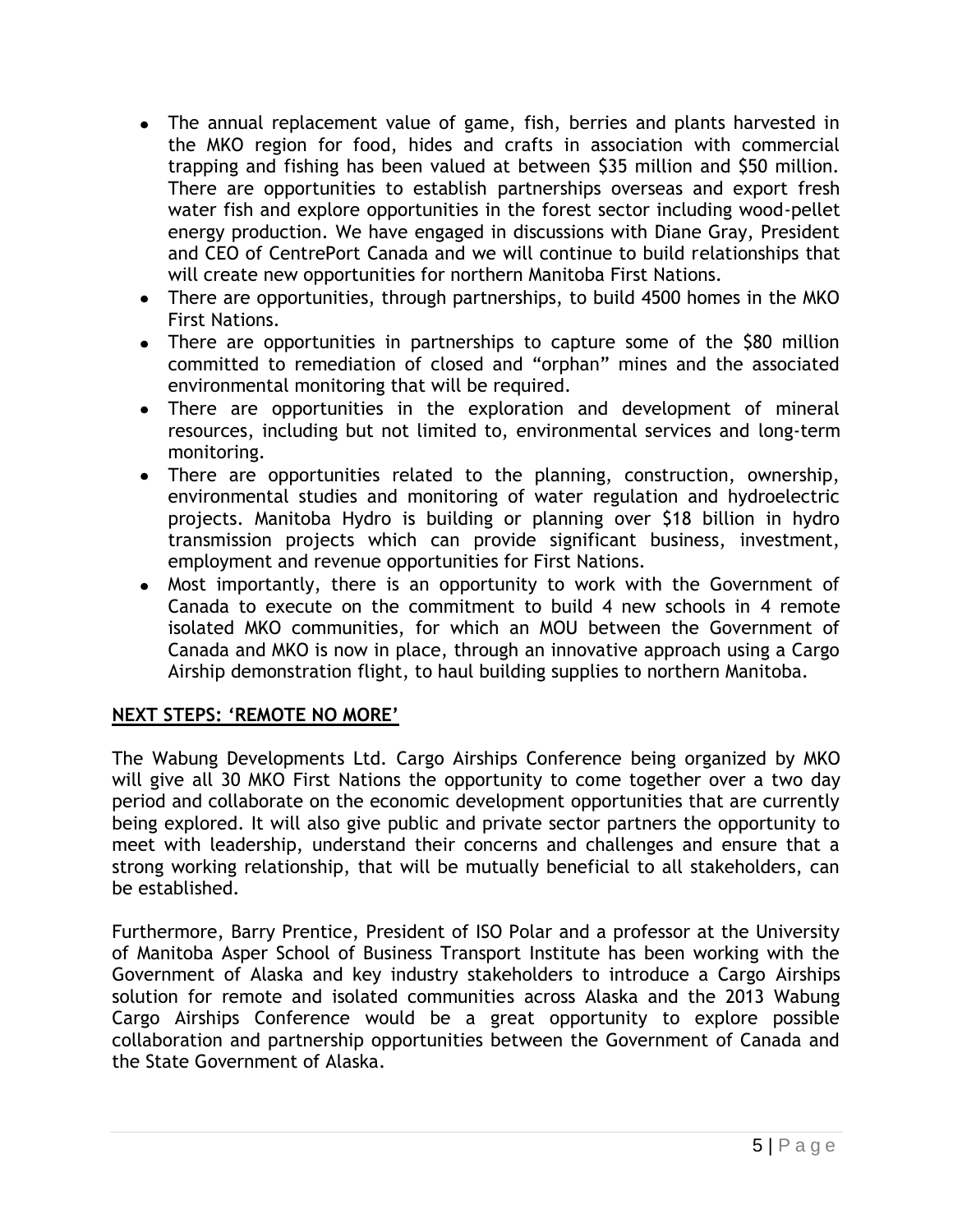In addition to this, MKO and Wabung Developments Ltd. both have a strong working relationship with several communities across northwestern Ontario and Saskatchewan who face the same challenges related to remoteness and isolation that we do in Manitoba.

Several of the First Nations in Ontario are part of the nine First Nations in the mineral-rich Northern Ontario Ring of Fire area, a massive planned chromite-mining and smeltering development project in the area of James Bay Lowlands. Several challenges face the development of the Ring of Fire project including lack of access to the remote region, infrastructure deficits such as roads, railway, electricity and broadband as well as First Nations land rights and environmental issues.

Wabung Developments Ltd., as part of our efforts to engage key stakeholders, will be issuing invitations for the 2013 Wabung Developments Ltd. Cargo Airships Conference to the following communities in Ontario:

- Marten Falls First Nation, Ontario (Ring of Fire)
- Webequie First Nation, Ontario (Ring of Fire)
- Neskantaga First Nation, Ontario (Ring of Fire)
- Nibinamik First Nation, Ontario (Ring of Fire)
- Sachigo Lake First Nation, Ontario
- Sandy Lake First Nation, Ontario
- Deer Lake First Nation, Ontario
- Fort Severn First Nation, Ontario (close proximity to Shamattawa, MB.)
- **•** Bearskin Lake First Nation, Ontario
- Poplar Hill First Nation, Ontario
- Pikangikum First Nation, Ontario

Through our strong working relationship with the Prince Albert Grand Council, we will also be issuing invitations to the following communities in Saskatchewan:

- Black Lake, Saskatchewan
- Fond-du-Lac, Saskatchewan
- Hatchet Lake First Nation, Saskatchewan
- Peter Ballantyne Cree Nation, Saskatchewan

Furthermore, as a direct result of our participation at the 3<sup>rd</sup> Cargo Airships for Northern Operations Workshop in Anchorage, Alaska, we will also be inviting the following organizations to participate in the Wabung Cargo Airships Conference:

- Government of Canada (AANDC, Transport Canada)
- Government of Alaska
- ISO Polar (Barry Prentice)
- NASA Ames Research Center
- The Alaska Department of Transportation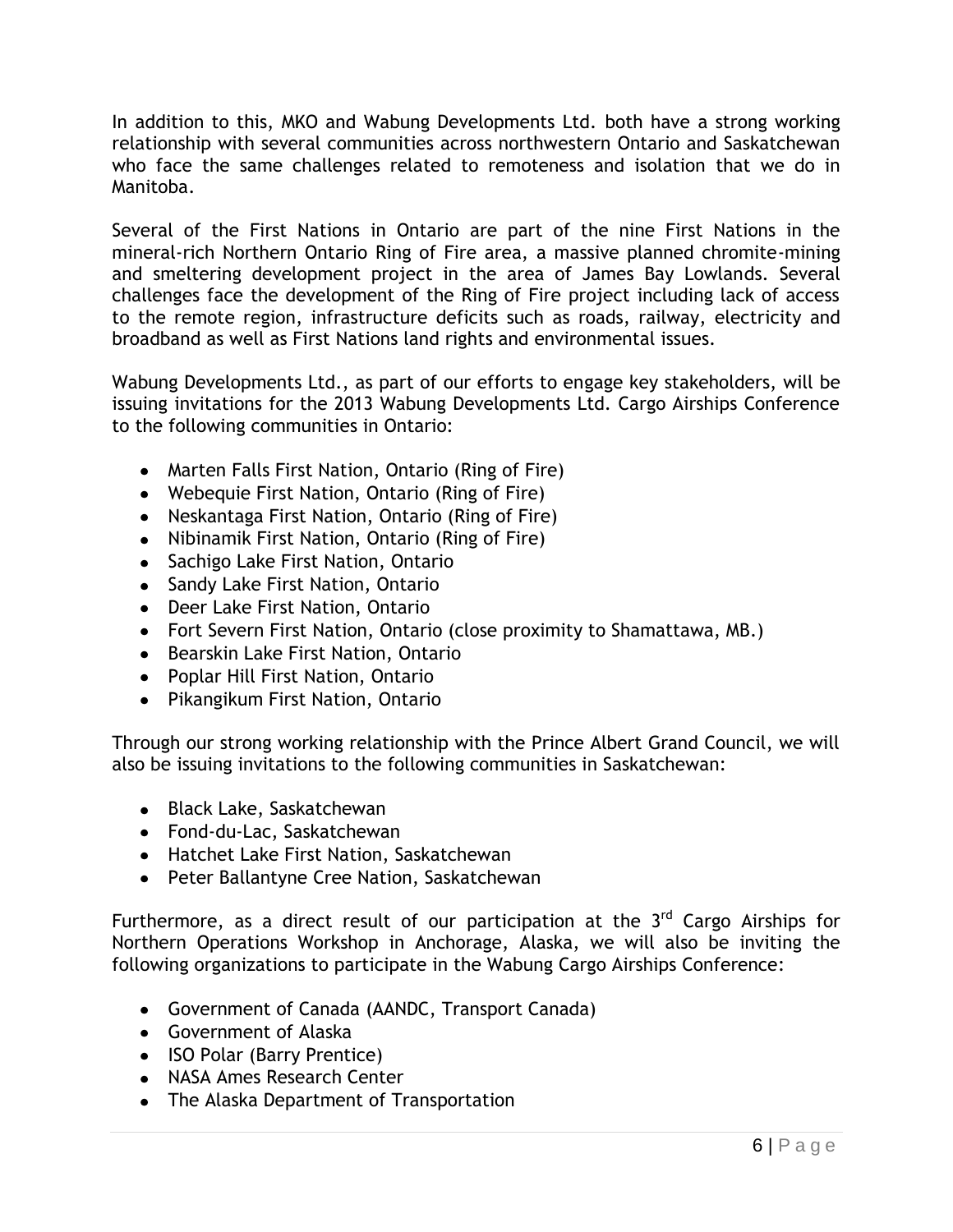Cargo Airship Developers and Operators (Lockheed Martin, ATLANT, Aeros Corporation, Airship do Brazil, Varialift Airships, AeroVehicles Inc.)

In addition to this we have identified and will be inviting the following key stakeholders as well:

- Assembly of First Nations
- Assembly of Manitoba Chiefs
- United Nations
- Thompson Regional Airport Authority
- Winnipeg Airports Authority
- Red River College
- University College of the North
- Vale
- City of Thompson
- Prince Albert Grand Council
- First Peoples Economic Growth Fund
- Government of Manitoba
- The University of Manitoba
- The North West Company
- Exchange Income Corporation
- Kiewit Infrastructure Group
- CentrePort Canada
- Custom Helicopters
- Manitoba Chambers of Commerce
- Manitoba Hydro
- P3 Canada
- Top Cargo

# **EXPECTED OUTCOMES:**

At the conclusion of the Wabung Developments Ltd. Cargo Airships Conference we will have achieved the following:

- 1. Formal mandate from First Nations leaders in Manitoba, Saskatchewan and Ontario, based on the information that will be provided and based on the stakeholder relationships that will be established, to explore tangible business arrangements. This process will involve the development of a Plan of Action that will include a Feasibility Study to highlight the economic benefits of the Cargo Airships technology.
- 2. The conference will also highlight all major hurdles that currently prevent this technology from being implemented in Canada and provide viable solutions to the problems, including but not limited to regulatory restrictions, industry principles and guidelines, the need for certified personnel to service and maintain any airship technology that might be approved in Canada, the